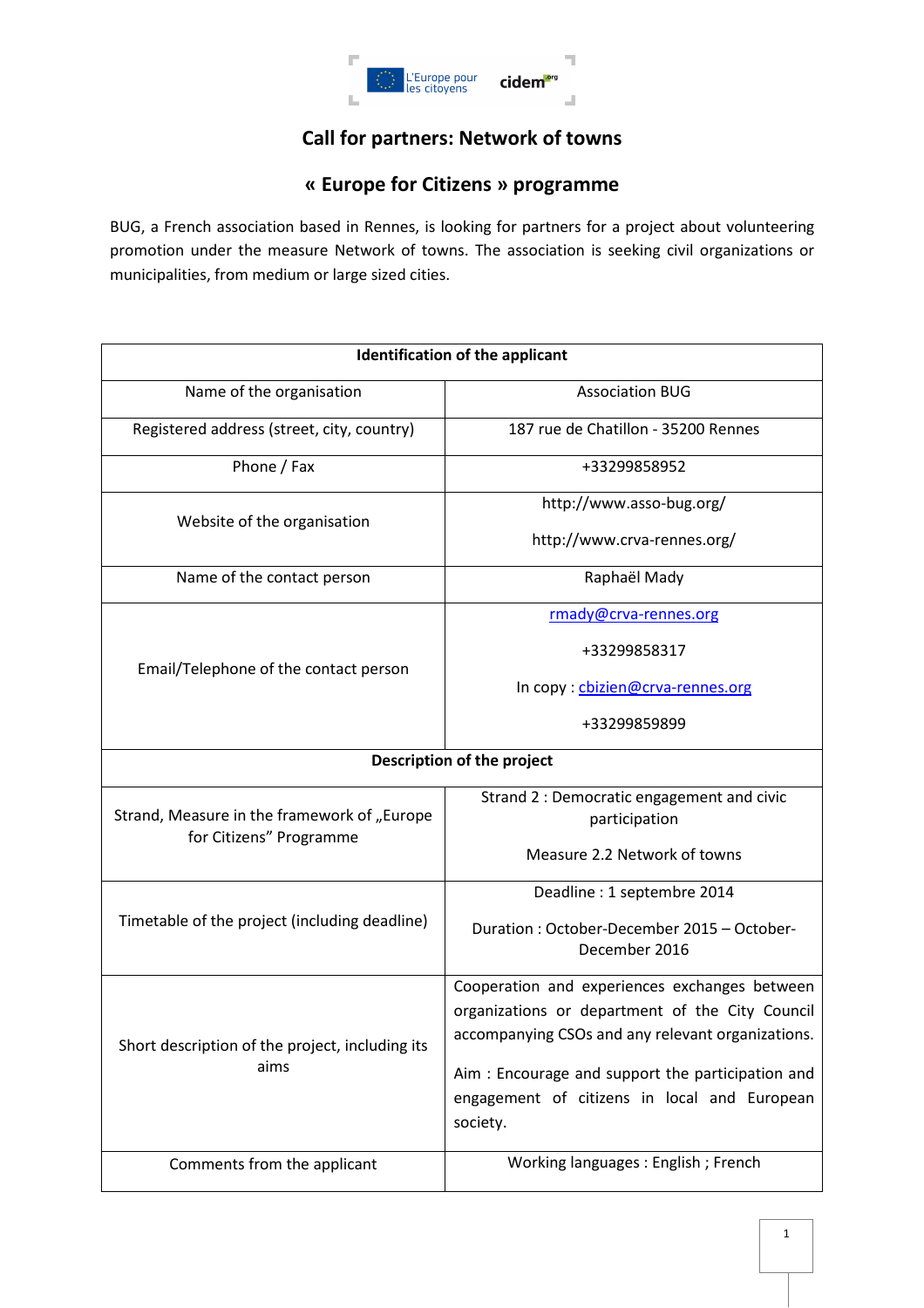

## **Rennes (France)**

Rennes is located in the North-West of France. It is the capital of the Region of Brittany.



## **Context**

Volunteering is a major component of the society by the important number of people committed, but also by the involvement quality in local, national and European society, especially regarding solidarity, social cohesion, citizenship and common interest. Volunteering is also synonymous of social emancipation and active citizenship. It is, above all else, a way to discover and to realize values: to create social ties between the residents of neighborhoods, to encourage their local participation, to gather around common projects without mattering their age, social or geographical origin. Volunteers express themselves and develop projects within organized associations of the region.

## **Rennes' civil society organizations**

In Rennes, there are a lot of volunteers involved in associations. 1 inhabitant out of 4 older than 15 years is involved in the 5,600 Rennes' associations.

Rennes city Council aims to assist the expansion of commitment by encouraging CSOs to be autonomous, fostering diversity and building constructive partnership with them all. Over the last thirty years, Rennes has been structured by a neighborhood-based policy that provides each district with a local offer of services and non-profit facilities, enabling each resident to identify the type of volunteer commitment that is right for him, and thereby makes a contribution to civil society. With the municipality support, Rennes' organizations are structuring volunteer commitment. In Rennes, a network of dedicated centres ("Maisons" and "Offices") and CSOs hubs provides a sector-based approach to CSOs and grassroots issues. This is a favorable ecosystem to citizen commitment and civil society organizations.

Volunteer profile and ways of getting involved as well as CSOs functioning are changing. Professionals accompanying associations must adapt permanently. In parallel, important social transformations are making innovation and creativity necessary: decrease of public subsidies, publicprivate sector partnerships with local companies especially, new social needs, rise of vulnerable public, etc.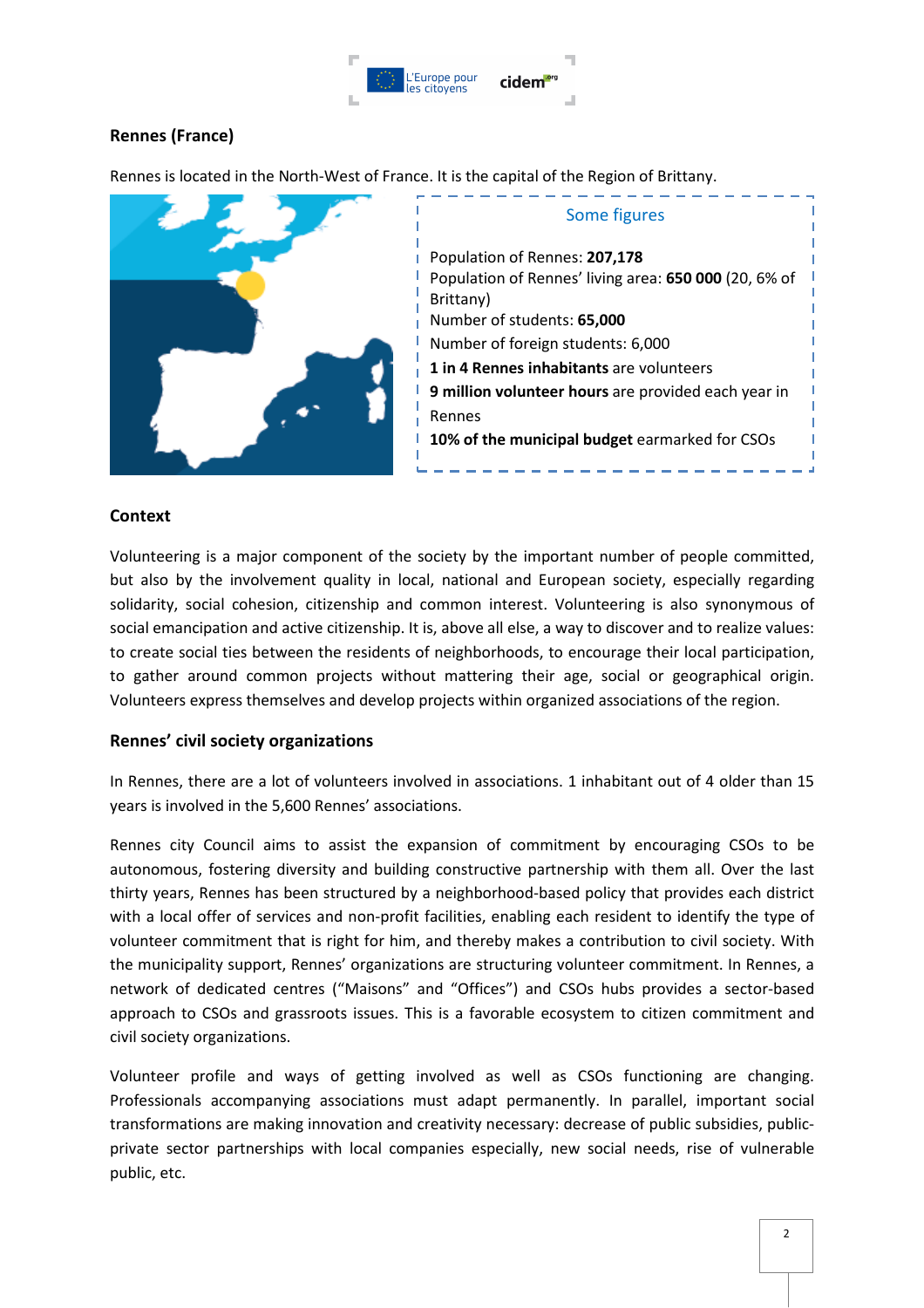

Rennes was one of the final candidates in the European Volunteering Capital competition of 2014, which was awarded to Barcelona and ever since, we did realized that CSOs issues are alike in all EU members States. It appeared that working and exchanging about those issues is a necessity.

### **Presentation of the structure**



BUG assists and advises CSOs and volunteers of Rennes (resources center). Its objectives are to promote cooperative and collaborative uses of information and communication technologies; to improve access of CSOs to methods, means, skills and knowledge in communication and promotion; furthering the knowledge on the use of media and

modes of expression of the priority public; accompanying mutations of associative life through activities within a constantly evolving system.

With the support of the municipality of Rennes, BUG wants to **build a sustainable network of European cities** in order to **promote and support participation and engagement of citizens in local and European society** through the recommendations of Policy agenda on Volunteering in Europe (PAVE) and especially through these following thematic:

1/ Advice and support to volunteers and CSOs.

2/ Promotion and enhancement of volunteerism.

- 3/ Social and digital innovation.
- 4/ Social inclusion and volunteering.

#### **Particular attention will be paid to Youth.**

For the project, a local network is being developed with different organizations : « Association pour la promotion de l'action et de l'animation sociale », "Centre du bénévolat 35", "Jeunes européens 35", "Jeunes à travers le monde", "Ligue de l'enseignement 35 », « Maison de l'Europe de Rennes et de Haute-Bretagne », "Maison internationale de Rennes", "Mouvement associatif rennais" and "Office des sports". For further details about those partners, please refer to page 5.

## **The project**

#### *General objective*

The aim is to build a sustainable **European network in order to promote, support and develop participation and involvement of citizens in local and European society, particularly** the role of volunteers in European society and in term, **finding transposable and adaptable solutions throughout the European Unio**n. The project is a **first step** towards a sustainable cooperation.

#### *Specifics objectives*

1/ Establish a sustainable network to exchange experiences and best practices in the nonprofit sector and develop innovative tools to promote volunteering.

2 / Develop strategic solutions to promote citizen commitment in local, national and European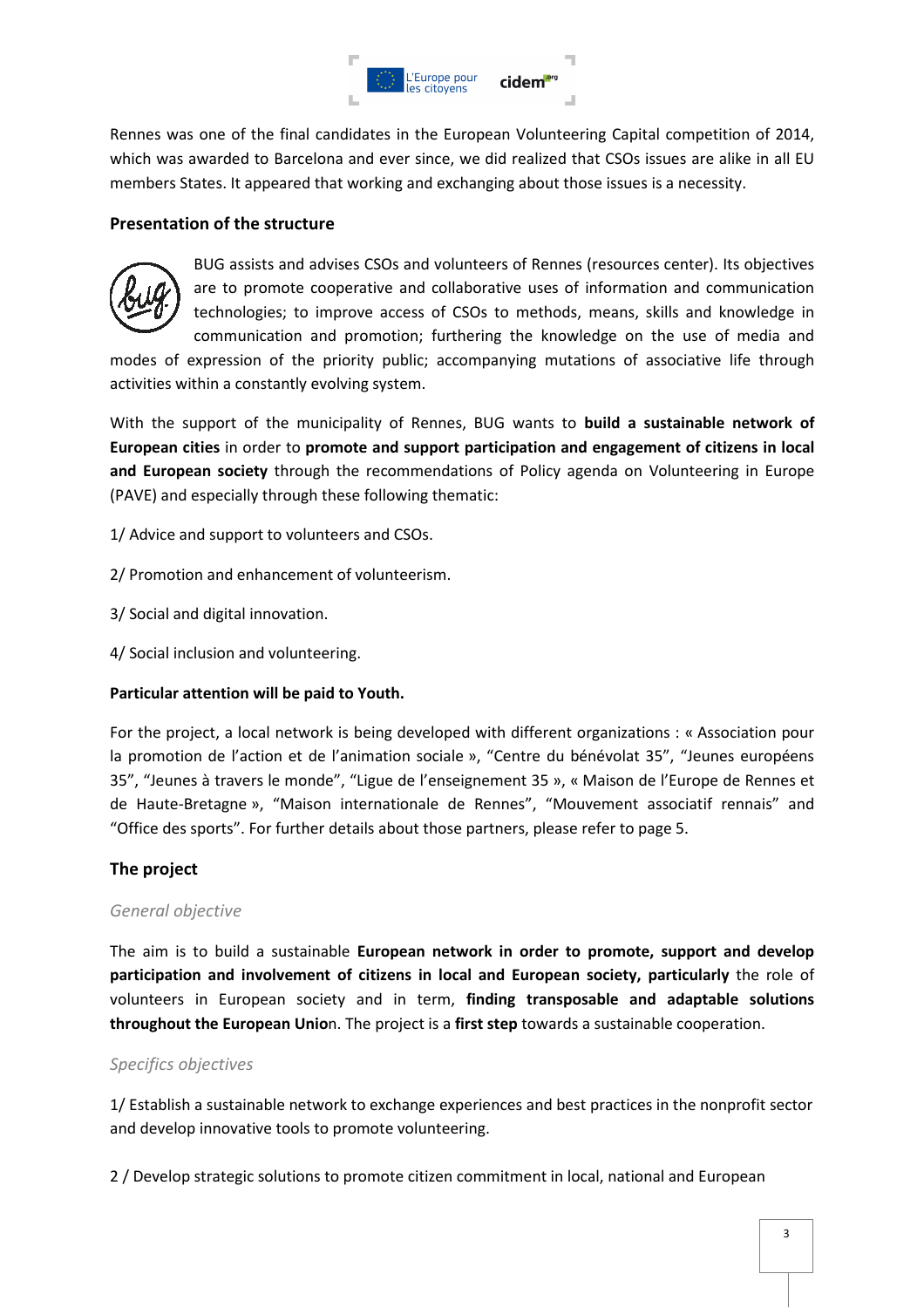

society.

3 / Promote the added-value of volunteer in the society.

4 / Encourage volunteers' mobility and transnational projects between associations

### *Planned activity*

- Study visits.
- Public events.
- Seminar, workshops.
- Exchange through digital workspace, etc.

#### *Outputs proposal*

- Volunteers guidelines.
- e-platform to facilitate projects between civil society organizations.
- General European Volunteer Card (to complement the European Volunteer Service (EVS) programme which already exists).
- Common survey at the direction of Citizens and CSOs.

## **Role of partner organisation in the project**

During the phase of program preparation, partners will designate their participants and representatives who will be responsible for the implementation of the local activities and will participate in the international meetings.

We would like to define subjects and activities with all partners. Then we will define together where the meetings will take places.

If you are interested, contact us : rmady@crva-rennes.org and cbizien@crva-rennes.org

#### **Local partners**

Our project is supported by the Municipality of Rennes, especially with the department of Youth and CSOs and the department of International relations and Europeans' project with whom we maintain constructive collaboration.

The municipality website : http://metropole.rennes.fr You will find below presentations of Rennes' partners.